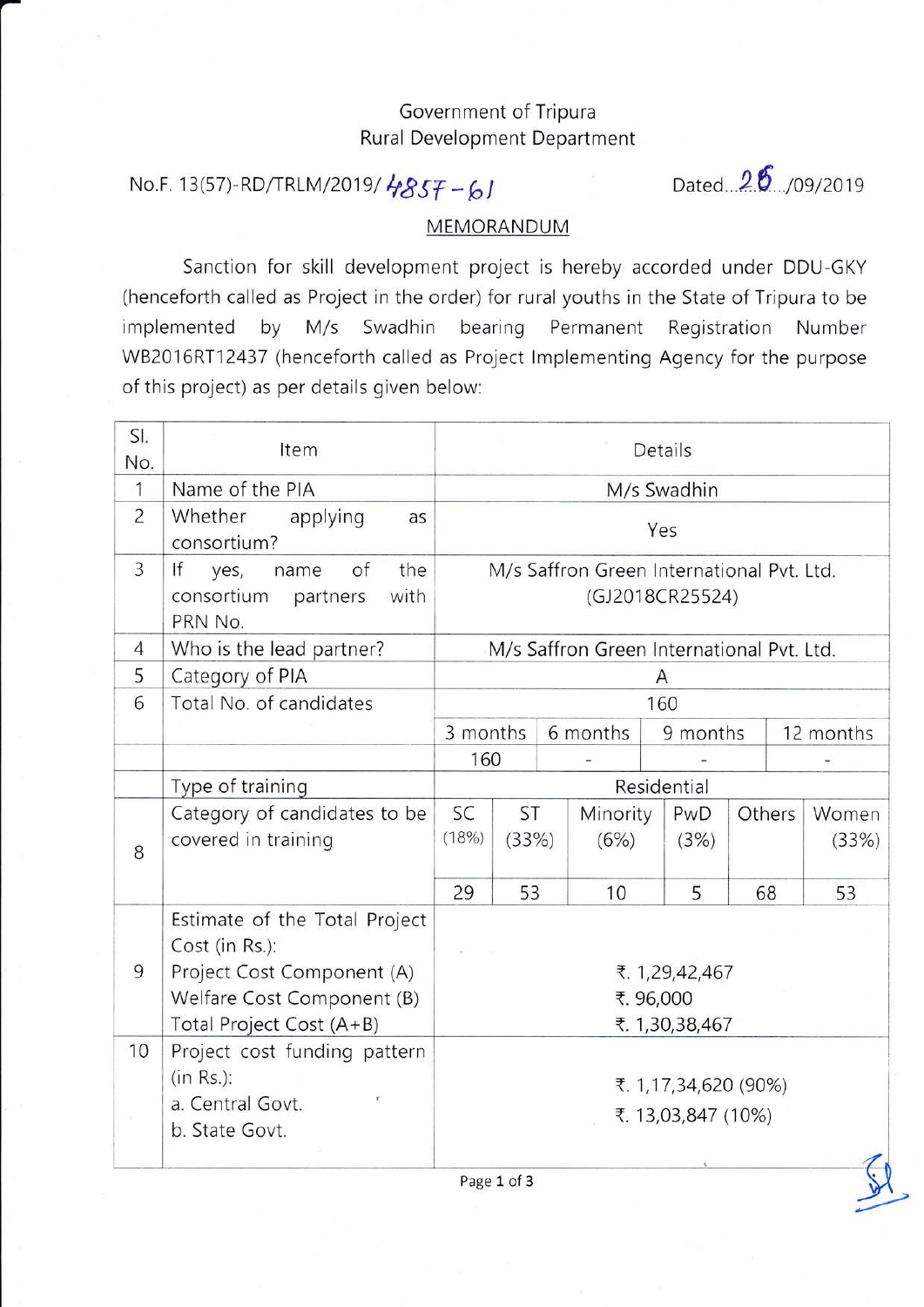|    | Total                                                        | ₹. 1,30,38,467                                                                                                          |  |  |  |  |
|----|--------------------------------------------------------------|-------------------------------------------------------------------------------------------------------------------------|--|--|--|--|
| 11 | Does the PIA satisfy eligibility<br>conditions?              | Yes                                                                                                                     |  |  |  |  |
| 12 | Has the PAA recommended<br>the project?                      | Yes                                                                                                                     |  |  |  |  |
| 13 | has<br>the<br><b>PAC</b><br>Whether<br>approved the project? | Yes, in the meeting held on 10.06.2019.                                                                                 |  |  |  |  |
| 14 | Districts to be covered                                      | West Tripura-30, North Tripura-30, South Tripura-<br>30, Dhalai-30, Khowai-10, Sepahijala-10, Unakoti-<br>10, Gomati-10 |  |  |  |  |
| 15 | <b>Training Center Location</b>                              | (West Tripura -1)-60, (West Bengal -1)-100                                                                              |  |  |  |  |
| 16 | Trades to be covered                                         | Tourism & Hospitality-Front Office Associate-100,<br>Automotive-Automotive Service Technician Level-<br>$3 - 60$        |  |  |  |  |
| 17 | Duration of the project                                      | 3 years                                                                                                                 |  |  |  |  |
| 18 | Third Party Certification                                    | SSC                                                                                                                     |  |  |  |  |

2. Total fund i.e. ₹.1,30,38,467 (Rupees One Crore Thirty Lakh Thirty Eight Thousand Four Hundred Sixty Seven) only which shall be released to the Project Implementing Agency in four installments in the ratio of 25:50:15:10 subject to provisions of DDU-GKY Guidelines, 2016.

3. The Project lmplementing Agency shall submit a Performance Guarantee from a Nationalized Bank for ₹.8, 14, 904 (Rupees Eight Lakh Fourteen Thousand Nine Hundred Four) only (a minimum value of 6.25% of the total approved cost, as per notification No.50/2017 dt.13.09.2017 of the Rural Skills Division, MoRD) at the time of signing the MoU.

4. For better project management the first installment of fund amounting to <.32,59,617 (Rupees Thirty Two Lakh Fifty Nine Thousand Six Hundred Seventeen only) comprising of Central Share of <. 29,33,655 (Rupees Twenty Nine Lakh Thirty Three Thousand Six Hundred Fifty Five) only is (90%) and State Share of  $\xi$ . 3,25,962 (Rupees Three Lakh Twenty Five Thousand Nine Hundred Sixty Two) only is (10%). In pursuance to the memorandum issued vide F.No.13(19)-RD(TRLM)/2019/4717 -21 Dated, 23/09/2019 the 1<sup>st</sup> installment shall be released to the Project Implementing Agency in the following pattern:-

 $\mathcal{Q}$ -/,'"